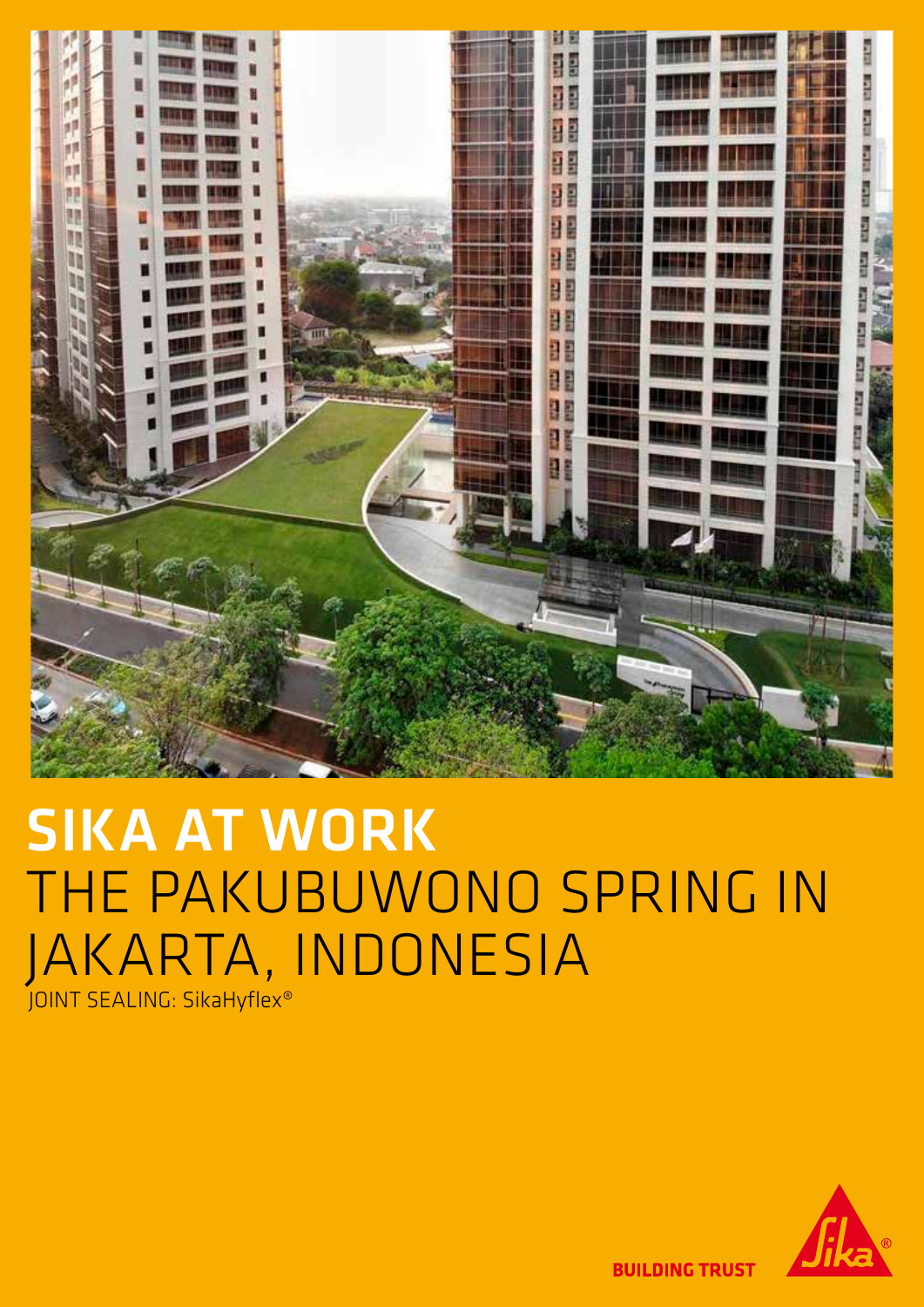### NEW PREMIUM APARTMENT COMPLEX IN JAKARTA

#### PROJECT DESCRIPTION

The Pakubuwono Spring is a new premium apartment complex in Jakarta with close proximity to attractive locations such as Sudirman, Kebayoran Baru, Pondok Indah, and Permata Hijau. The Pakubuwono Spring residents will enjoy easy access from their residences to popular business, financial and commercial districts.

These elegant apartment towers will boast unprecedented standard of luxury living, with a wide range of beautifully designed private facilities, advanced technology of mechanical engineering, and integrated systems of safety and security that will ensure the most promising and enjoyable living experience in the city.



#### PROJECT REQUIREMENTS

For the installation of precast facade a low modulus sealant was needed. Good movement capabilities performance to seal the joints, overpaintability and excellent UV resistance were a must.



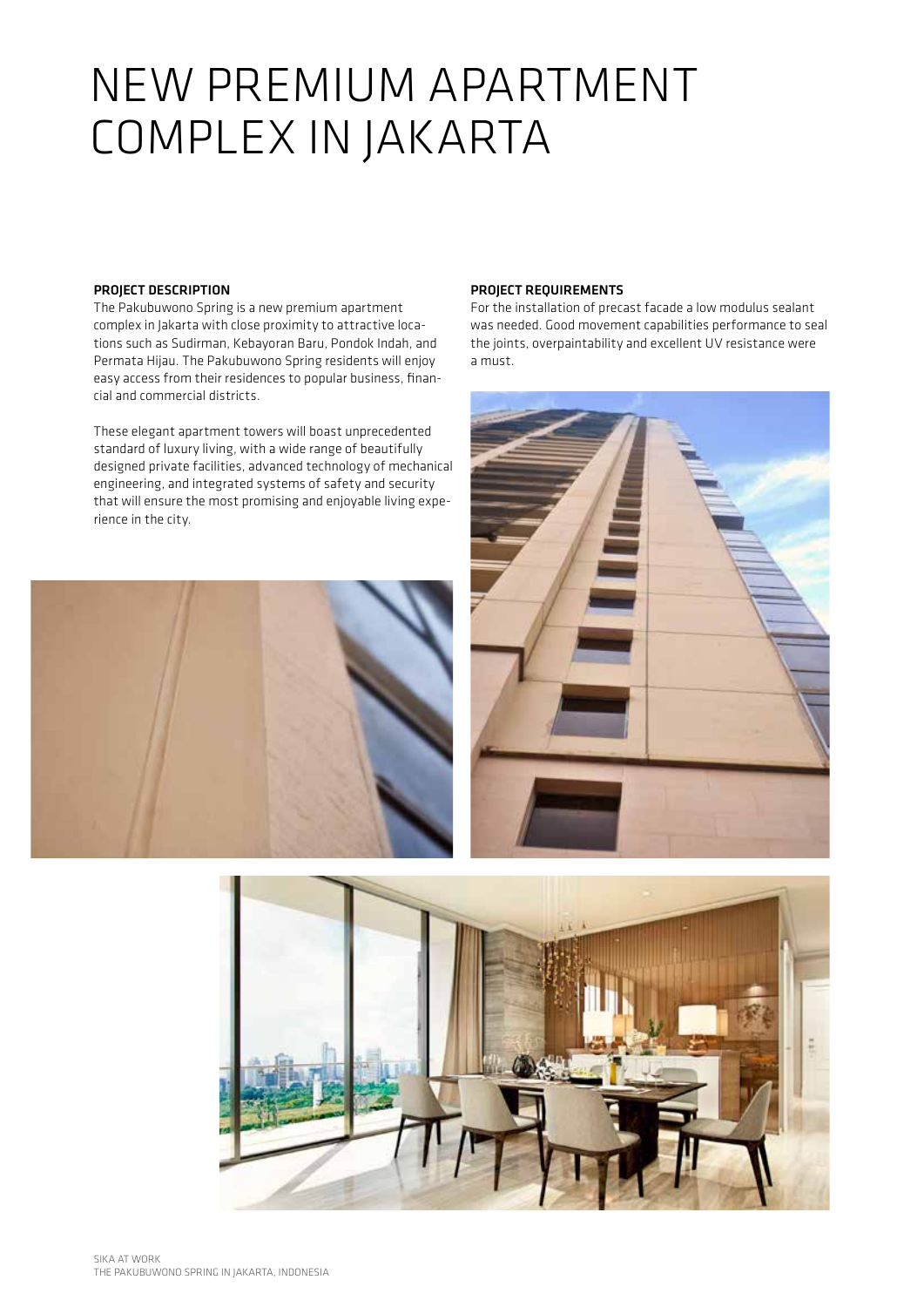